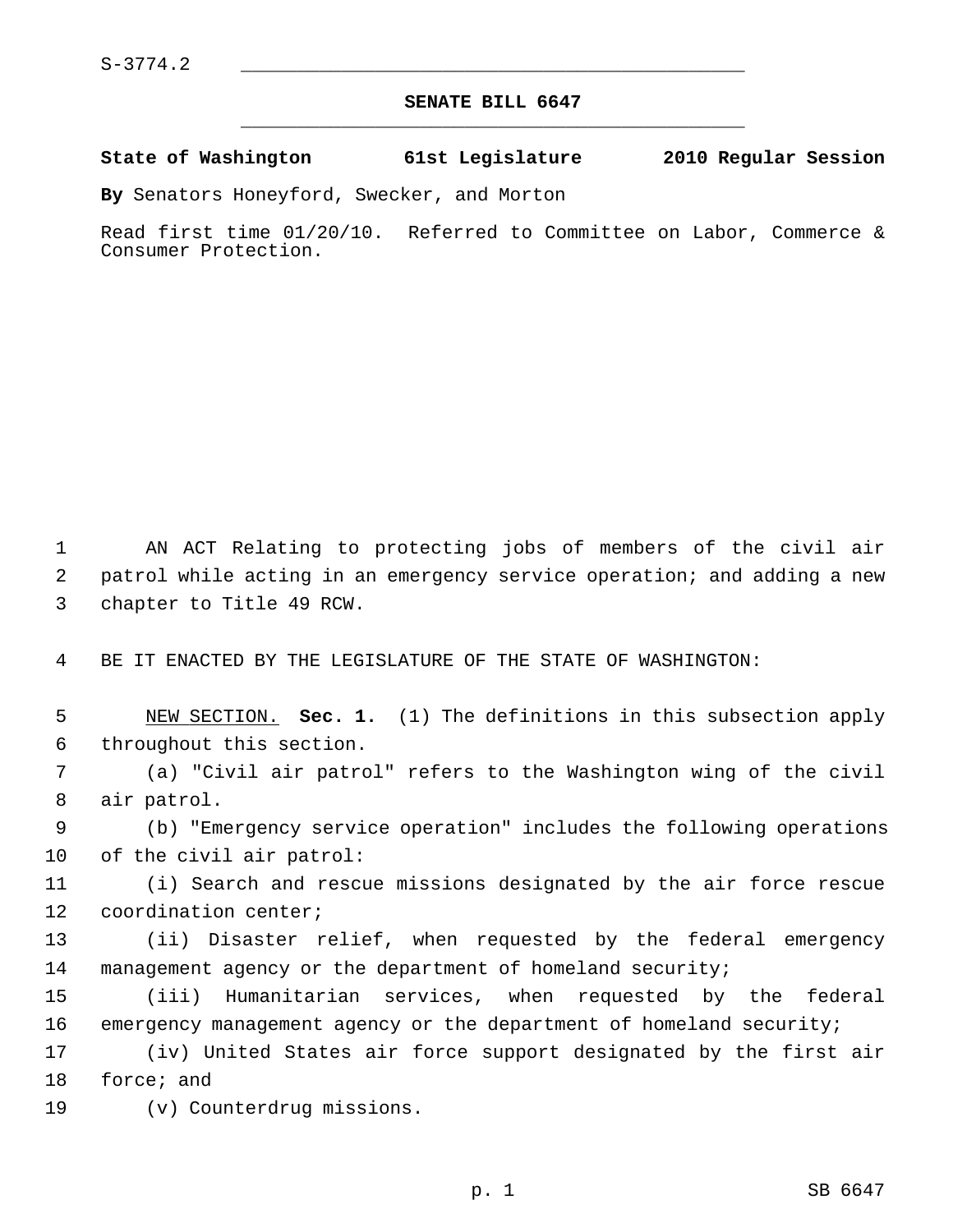1 (c) "Essential employee" means an employee:

 2 (i) Who the employer has determined to be essential to the 3 operation of the employer's daily enterprise; and

 4 (ii) Without whom the employer is likely to suffer economic injury 5 as a result of the absence of the employee.

 6 (2) This section provides employment protection for employees of 7 private and public employers and whose participation in the civil air 8 patrol may cause short-term absence from their duties as an employee.

 9 (3) This section applies to an employee of any private or public 10 employer who:

11 (a) Is a member of the civil air patrol; and

12 (b) Has notified the employee's employer in writing that the 13 employee is a member of the civil air patrol.

14 (4) An employer may not discipline an employee:

15 (a) For being absent from employment by reason of engaging in an 16 emergency service operation that began before the time that the 17 employee was to report to employment; or

18 (b) For leaving the employee's duty station to engage in an 19 emergency service operation if the emergency service operation began 20 after the employee had reported for work and the employee secured 21 authorization from the employee's supervisor to leave the employee's 22 duty station before leaving to engage in the emergency service 23 operation.

24 (5) An employee who is absent from employment must provide the 25 employer with notice of the reason for the absence, within three 26 business days of the employee's first absence.

27 (6) The employer may require an employee who has been absent from 28 employment as a result of participating in an emergency service 29 operation to present a written statement from the commander or other 30 officer in charge of the civil air patrol at the time of the absence 31 indicating that the employee was engaged in an emergency service 32 operation at the time of the absence.

33 (7) An employee who is absent under this section is entitled:

34 (a) To be restored to a position of employment in the same manner 35 as an employee entitled to leave under chapter 49.78 RCW is restored to 36 a position of employment, as specified in RCW 49.78.280; and

37 (b) To continue benefits in the same manner as an employee entitled